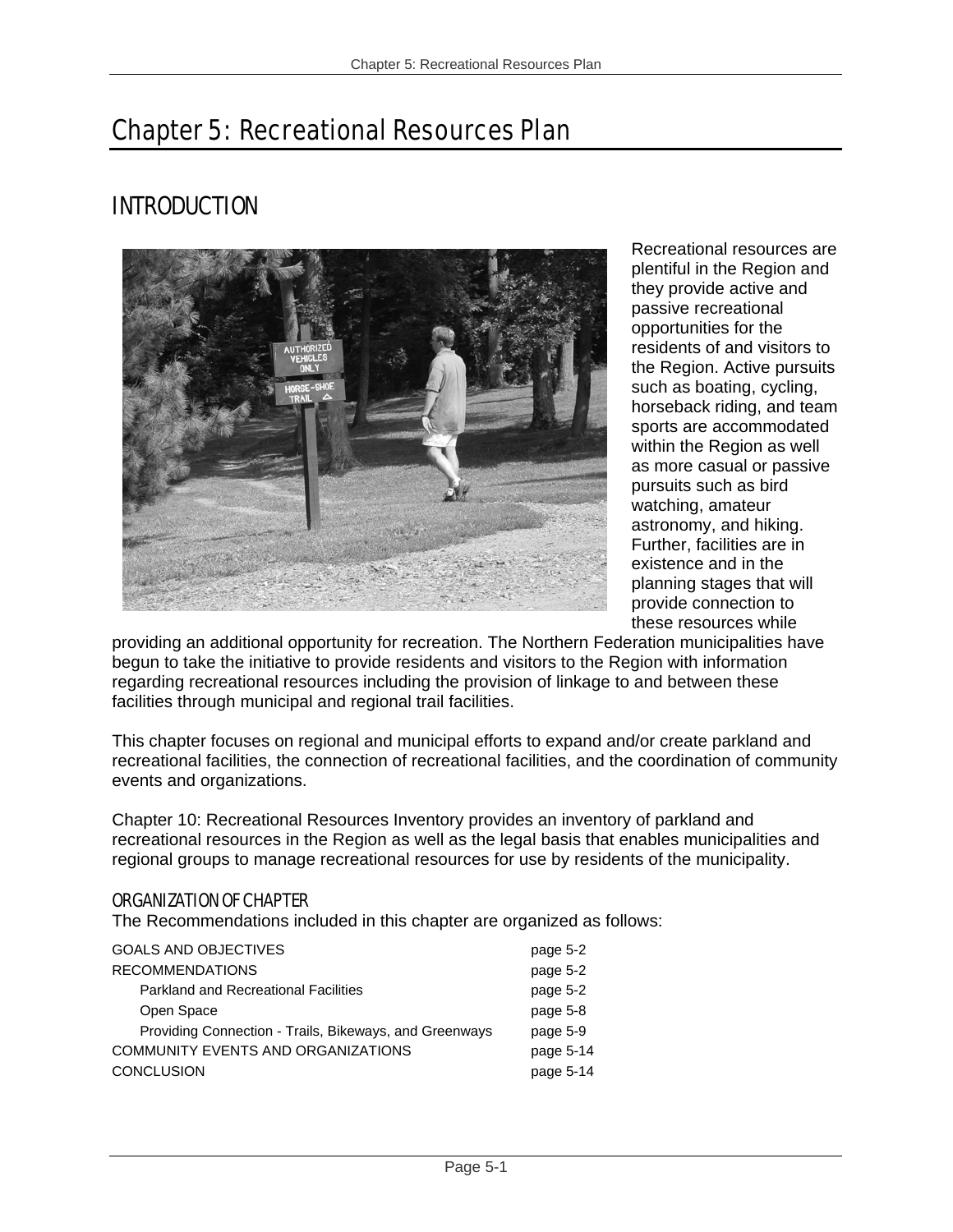# GOAL AND OBJECTIVES

The following goal for recreation guides planning in the Region:

RECREATIONAL RESOURCES GOAL: Maintain and improve the quality of life and environment for residents of the Region through the provision of parkland and recreational facilities

The focus of this Recreational Resources Plan is how to best achieve this goal and implement its related objectives. To help the reader understand how the recommendations in this Plan relate to the goal and objectives, each recommendation is followed by one or more of the following objectives (the assigned number/letter) that corresponds to the recommendation.

## **OBJECTIVES**

- 5-A. Inventory and evaluate existing recreational programs, lands, and facilities available to residents of the Region ranging from organized sports to the arts.
- **5-B.** Establish coordination and integration of public and private recreational efforts to take maximum advantage of all land, facility, programming, and funding sources.
- 5-C. Promote opportunities for the use and enjoyment of natural resources on public lands by all user groups (ADA).
- **5-D.** Encourage the creation and connection of trails and pathways in order to provide a regional pedestrian circulation system.

# RECREATIONAL RESOURCE RECOMMENDATIONS

## PARKS AND RECREATIONAL FACILITIES

Based on the inventory of recreational resources (Chapter 10), it is apparent that the vast majority of residents of the Region have access to regional and local parkland and recreational facilities. However, there are a few areas in the Region where deficiencies were identified and those are addressed in the assessment of needs, below.

## PARKLAND AND RECREATION FACILITIES ASSESSMENT OF NEEDS

In order to ascertain the status and coverage of parkland and recreational facilities in the Region, this Chapter utilizes the Chester County recreational park standards set forth in Chester County's *Linking Landscapes*. Please see Chapter 10: Recreation Resources Inventory for a complete explanation of these standards. Although it was not possible to illustrate the service radii for Regional (30 miles) or Sub-Regional facilities (7.5 miles) as a result of map size and scale limitations, the service radii for Community and Neighborhood Parks are illustrated on Map 5-1. The discussion and associated recommendations that follow focus on the need for new or expansion of existing facilities in each of the park categories.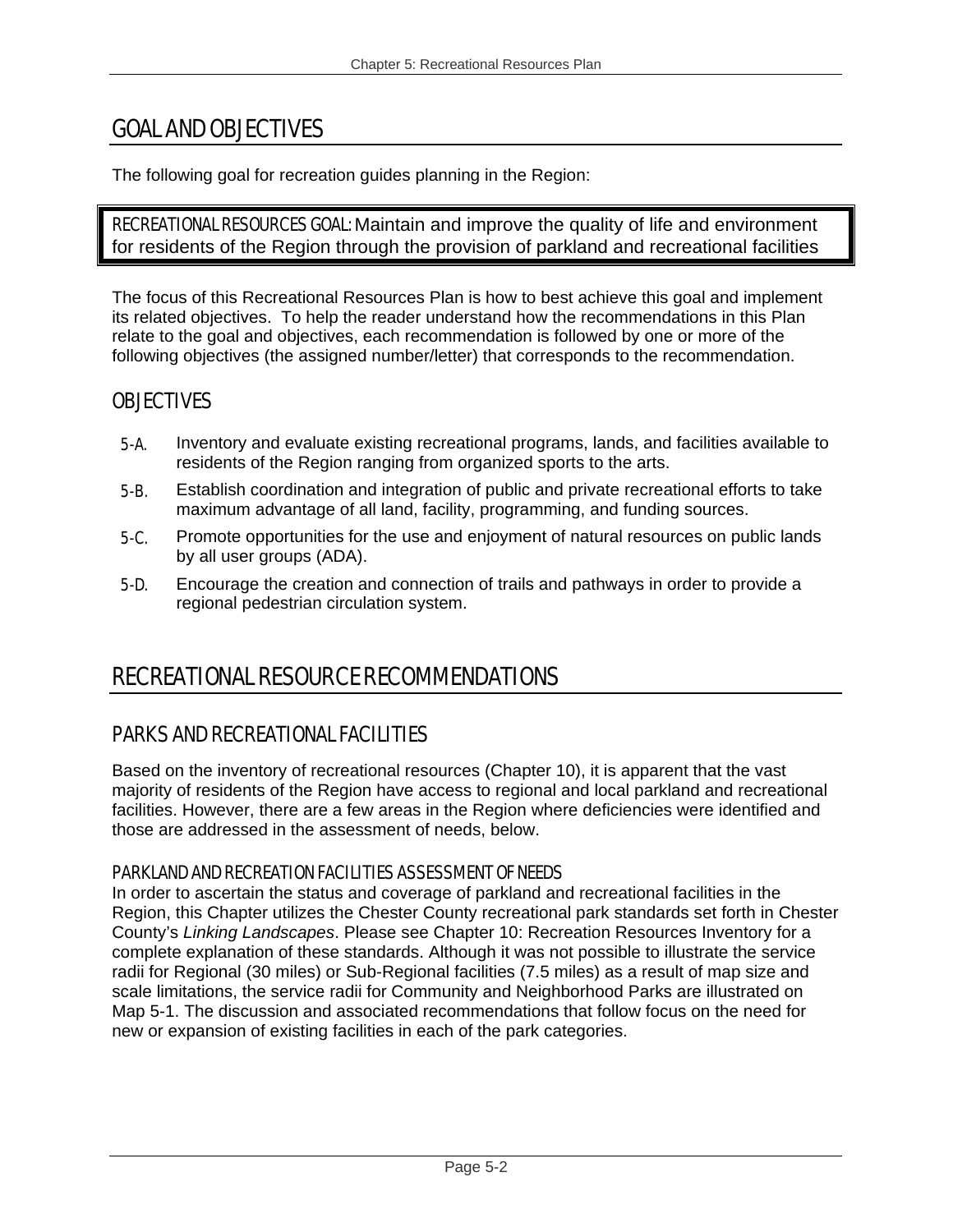| Type of<br><b>Recreational Park</b> | <b>Service Radius</b>                                          | <b>Minimum</b><br>Acreage<br><b>Standard</b><br>(per 1000 people) | <b>Maximum</b><br><b>Population</b> | Size of<br><b>Recreational Park</b> |
|-------------------------------------|----------------------------------------------------------------|-------------------------------------------------------------------|-------------------------------------|-------------------------------------|
| <b>Regional Park</b>                | 30 miles (1 hour)                                              | 20 acres                                                          | None                                | 1000 acres $+$                      |
| Sub-Regional Park                   | 7.5 miles (1/4<br>hour)                                        | 8.5 acres                                                         | 100,000                             | 400 to 999 acres                    |
| <b>Community Park</b>               | 2.5 miles (Equal to<br>a 5 minute drive or<br>a 30 minute walk | 3.0 to 6.0 acres                                                  | 25,000                              | 20 to 399 acres                     |
| Neighborhood<br>Park                | .5 miles (Equal to<br>a 15 minute walk)                        | 2.5 to 3.5 acres                                                  | 5,000                               | .5 to 19.9 acres                    |
| Mini Park                           | .25 miles (equal to<br>an 8 minute walk                        | .25 acres                                                         | 2,000                               | .01 to .49 acres                    |

**Figure 5-1 Recreational Park Standards** 

## REGIONAL PARKS AND RECREATION FACILITIES

There are three regional parks and recreational facilities within the boundaries of the Region and they include French Creek State Park, (in which Hopewell Furnace National Historic Site is located), Marsh Creek State Park, and the State Gamelands. For a complete description and listing of recreational opportunities in the Regional Facilities listed above, please see Chapter 10: Recreational Resources Inventory.

## SUB-REGIONAL PARKS AND RECREATIONAL FACILITIES

There are three Sub-Regional Parks and Recreational Facilities located in the Region and they include: The Crow's Nest Preserve, Springton Manor Farm, and Warwick County Park. For a complete description and listing of recreational opportunities in the Sub-Regional Facilities listed above, please see Chapter 10: Recreational Resources Inventory.

Assessment of Regional and Sub-Regional Facilities: Based on the service radii, for which criteria is set forth in Figure 5-1, the Region is adequately served by Regional and Sub-Regional Parks and Recreational Facilities.

## $\boxtimes$  Recommendation for Regional and Sub-Regional Facilities

ACTION 5-1 Continue to provide information to the representatives and residents of the Northern Federation communities pertaining to any changes in programming, facilities, or plans for expansion that may impact municipalities in the Region. This information sharing should be initiated by municipal officials and/or representatives of municipalities in the Region in which Regional and Sub-Regional Facilities are located or immediately adjacent and should take place at regularly scheduled meetings of the Northern Federation as well as documented in the Federation Update Article that is discussed in Chapter 1: Coordination and Implementation Plan.

## See ACTION 1-3.

Objective(s) addressed by Actions 5-1: 5-A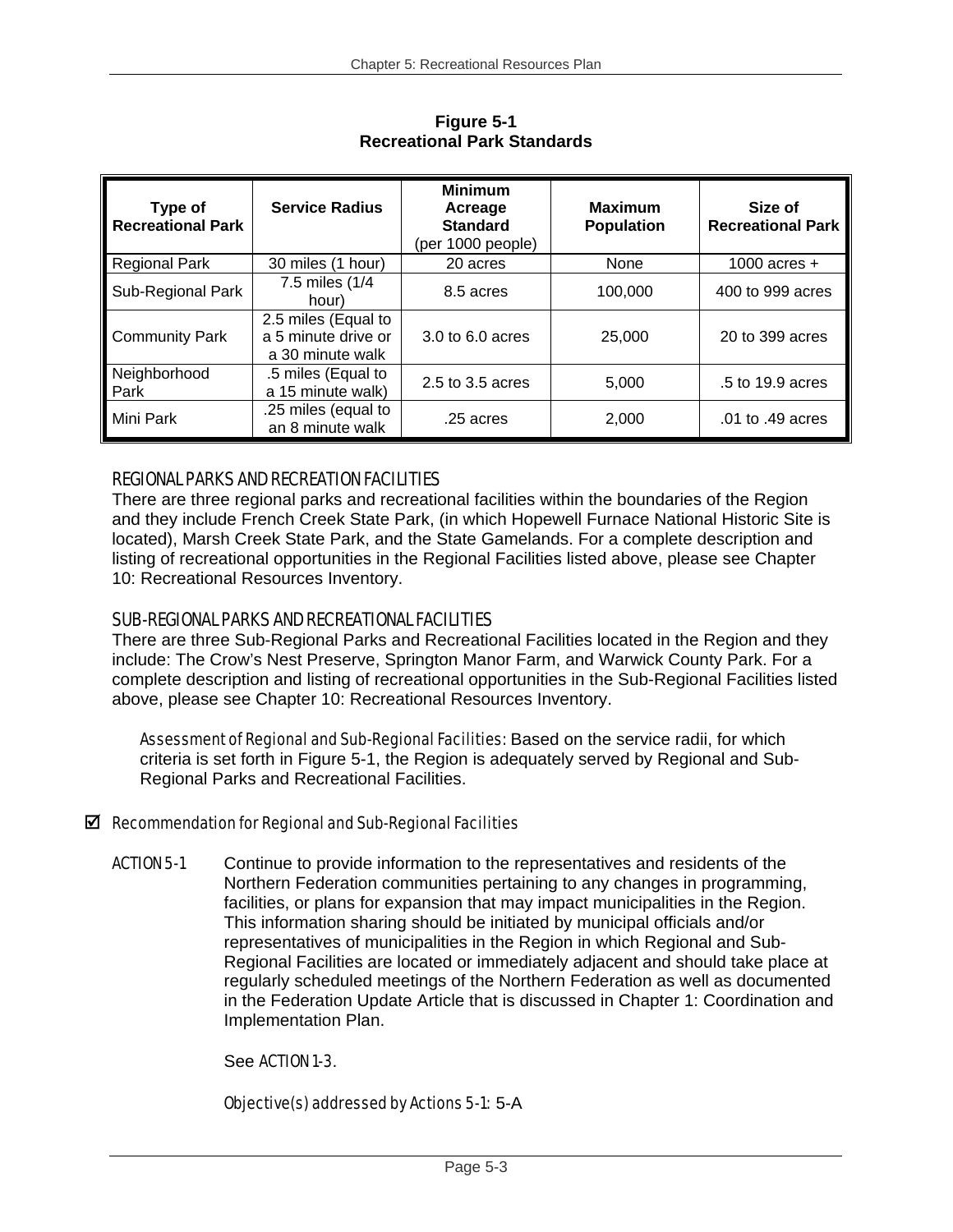### COMMUNITY PARKS AND RECREATIONAL FACILITIES

There are nine community facilities within the boundaries of the Region and they include: Connie Batdorf Park, Kenilworth Park, Kimberton Community Park, Park on the Ridge, Towpath Park, Warwick Township Park, Welkinweir, The Wilderness Area, and Woody's Woods. See Map 5-1. For a complete description and listing of recreational opportunities in the facilities listed above, please see Chapter 10: Recreational Resources Inventory.

#### Assessment of Community Facilities

Based on the 2.5-mile service radii shown on Map 5-1 (green circles), the southern half of both East Nantmeal and West Vincent and the western edge of Wallace townships show a deficiency in community facilities.

- Wallace Township Residents do have access to three neighborhood facilities and the recreation opportunities at Marsh Creek State Park. Further, Wallace Township is currently in the planning stages of a 60-acre parcel adjacent to their township building. The Wallace Community Park (aka Alice Park), as it is currently named, will provide recreational opportunities and accommodate a service radii that will cover the remaining areas of Wallace that were identified as deficient and a significant part of the southern portion of East Nantmeal.
- East Nantmeal Township Considering Wallace Community Park in Wallace Township (see above) and municipal plans for a six-acre park (neighborhood facility) this leaves only a small portion of East Nantmeal unserved based on the criteria set forth in Figure 5-1.

Community Facilities outside of the Region – There are several community facilities that provide recreational opportunities to municipalities in the Region. For example Pine Creek Park is located just to the south of Route 113 in West Pikeland Township and West Vincent is located within its service radii.

Public Institutional Facilities - There are ten public institutional recreational facilities located in the Region and they provide recreational opportunities that include courts, fields, and playgrounds that supplement the park and recreation facilities listed above. Please see Map 5-1. For a complete description and listing of recreation opportunities in the Institutional facilities listed above, please see Chapter 10: Recreational Resource Inventory.

#### $\boxtimes$  Recommendation for Public Institutional Facilities

- ACTION 5-2 Continue to communicate with operators of institutional facilities in order to provide up-to-date information to municipal residents as to the availability, condition, and operating hours of these facilities.
- ACTION 5-3 Continue to invite representatives of the Owen J. Roberts (OJR) School District to participate in regularly scheduled Northern Federation meetings in order to keep the lines of communication open with the operating authority of institutional facilities.

#### See ACTION 1-2 AND 1-3

#### Objective(s) addressed by Actions 5-2 and 5-3: 5-B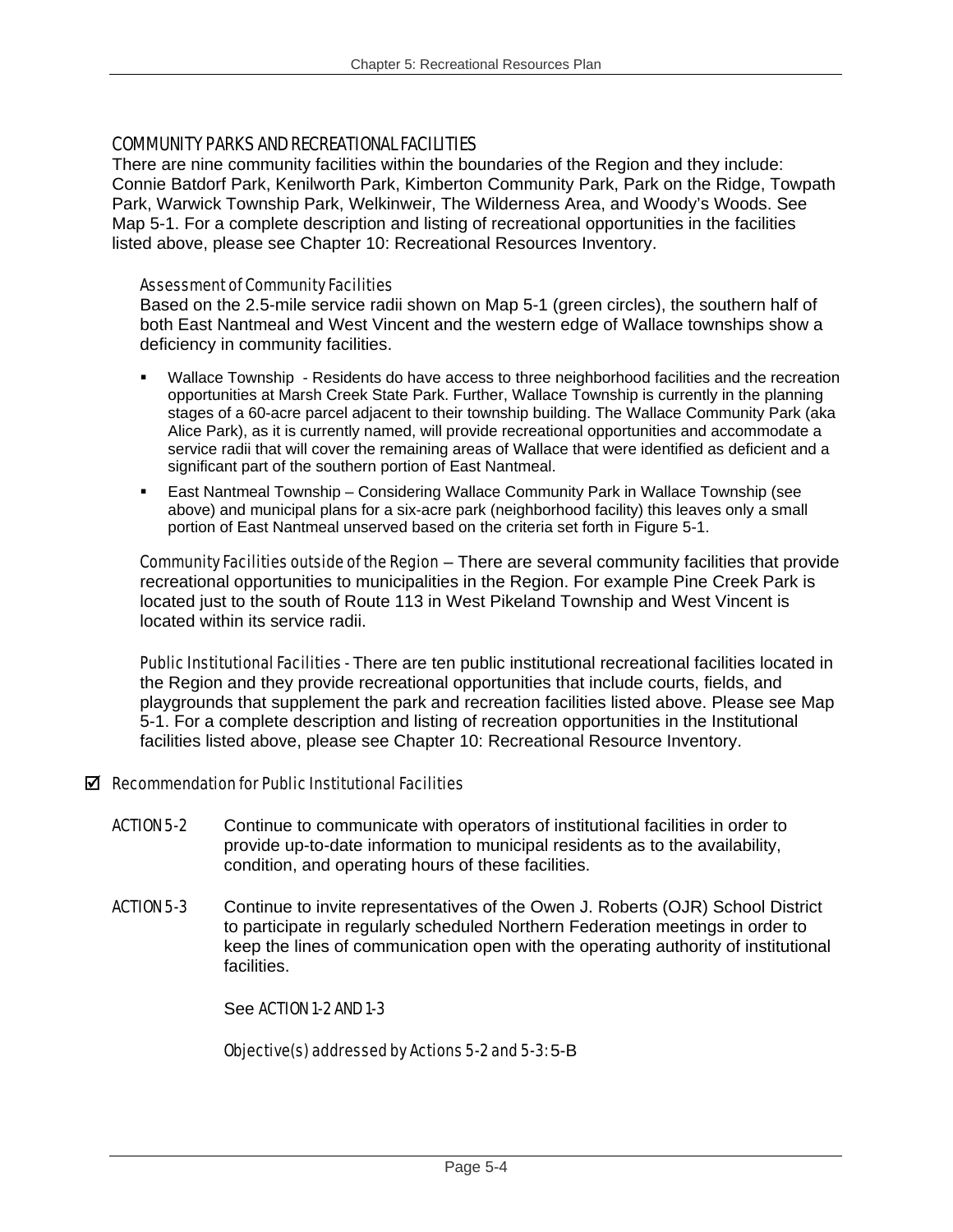### NEIGHBORHOOD PARKS AND RECREATIONAL FACILITIES

There are ten neighborhood recreational facilities within the boundaries of the Region and they are located in North Coventry, Wallace, West Vincent townships. These facilities provide spaces and facilities for recreation close to home such as: exercise and sitting areas for adults, play areas for children, and all-purpose fields and court areas. For a complete listing of recreational opportunities in the Neighborhood Facilities listed above, please see Chapter 10: Recreational Resources Inventory.

### MINI PARKS AND RECREATIONAL FACILITIES

There are a number of mini recreational facilities located in the Region, primarily near areas of higher density or population. These facilities are small walk-to facilities that primarily serve the daytime recreation needs of senior citizens and pre-school children with supervising adults.

Assessment of Neighborhood and Mini Facilities: Neighborhood and Mini Parks and recreational facilities primarily serve a specific function and supplement larger Regional, Sub-Regional, and Community facilities. As a result these facilities do not serve a regional function, rather the specific needs of a neighborhood, subdivision (homeowners' association), or a limited number of municipal residents. Therefore, the recommendations below specifically address municipal opportunities for these facilities.

#### $\boxtimes$  Recommendations for Neighborhood and Mini Facilities

The actions that follow are in sequential order:

- ACTION 5-4 Update individual municipal open space, recreation, and environmental resources plans as part of municipal comprehensive plans in order to provide a clear vision of the need for future facilities based on municipal impacts such as increased population. This will enable municipaI leaders to investigate the potential need for additional neighborhood and mini recreational facilities based on population, land use density, and status of current facilities on a municipal basis.
- ACTION 5-5 Encourage recreation boards and commissions to fiscally plan for the development and management of future recreational facilities through the use of a Capital Improvements Program (CIP) or similar program. The funding of such recreational facilities may be simplified if the municipalities establish a joint municipal or regional recreation commission. See ACTIONS 5-6 and 5-7, respectively.

## Objective(s) addressed by Actions 5-4 & 5-5: 5-A, 5-B, 5-C, and 5-D

## PARK AND RECREATION BOARD ACTIVITIES

A recreation board or commission makes it possible for a municipality, multi-municipal group, or a region to focus planning and funding towards parkland and recreation facilities. East Coventry, East Pikeland, East Vincent, and North Coventry townships have park and/or recreation boards or commissions.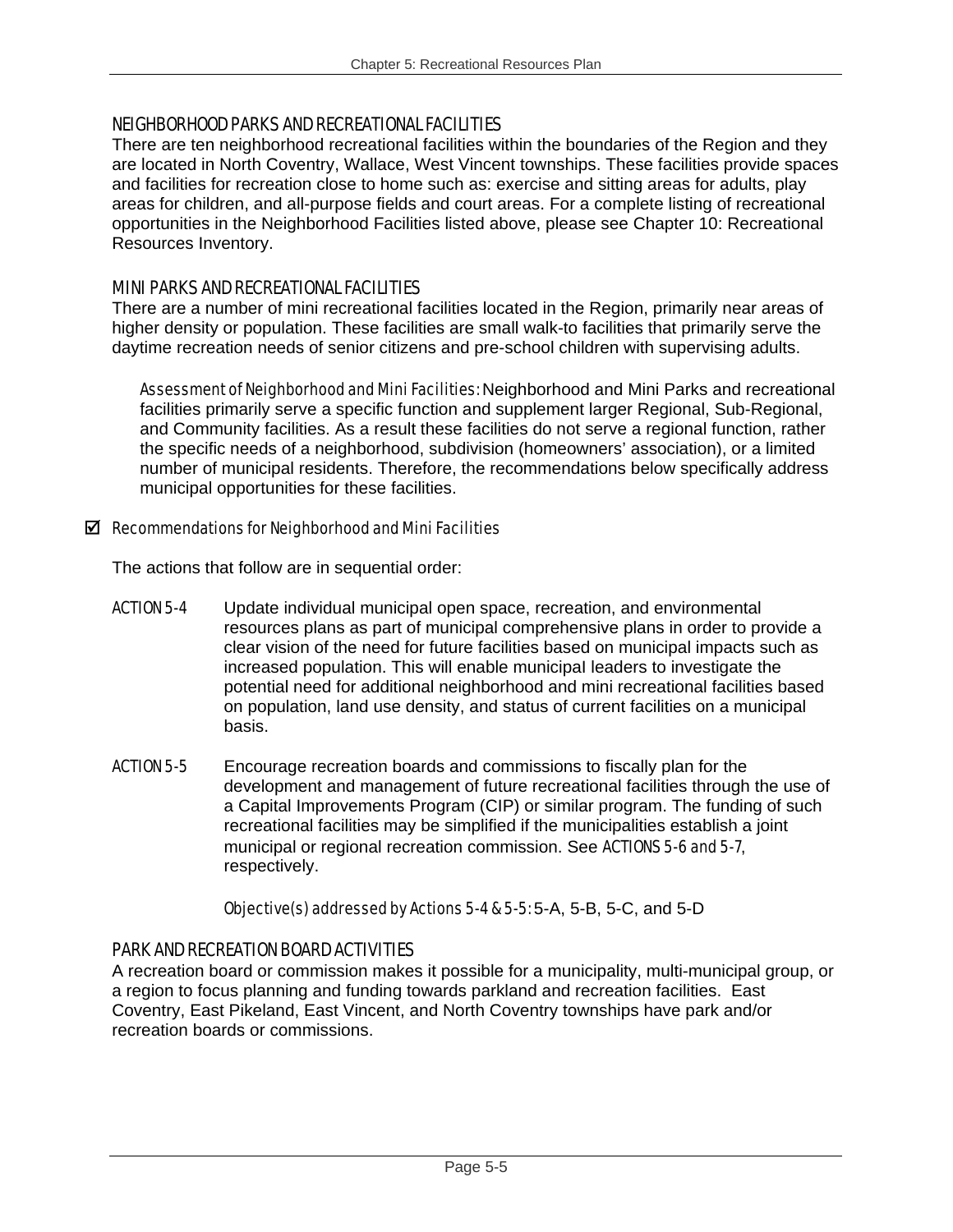In 1989, East Pikeland Township established a joint recreation board with Phoenixville Borough in order to provide recreational programs for the residents of East Pikeland. Although it is currently inactive, the joint board represented the only one of its type in the Northern Federation. See Chapter 10 for a complete description.

#### Regional Recreation Organizations:

The establishment of a regional recreation commission would enable municipal officials to address recreation needs from a regional perspective. A coordinated strategy for land acquisition for municipalities in the Region would provide the greatest overall benefit to residents. For example, Municipalities located in the Octorara Region, who just recently completed and adopted a regional comprehensive plan, provide support for the Octorara Community Recreation Commission (OCRC). The OCRC was established in 1999 and oversees several programs including before and after school, pre-school, aerobics, community initiatives, and mentoring programs.

Wallace Township is a member of the Downingtown Area Recreation Consortium (DARC). DARC is a non-profit organization that was developed in August of 1992 by the eight municipalities that make up the Downingtown Area School District. DARC offers child, teen, and adult classes as well as adult leagues, trips, and special events. Residents who live in the Downingtown Area School District may participate in all programs at a flat rate. People living outside the district pay an additional fee. Pre-school soccer, Mommy & Me Dance Class, Kindermusik, cooking, body sculpting exercise, yoga, reupholstery, photography, computer instruction, and indoor golf lessons are examples of some of the programs being offered. DARC also offers discount ski tickets and amusement park tickets.

Available Funding: Funding for regional recreation planning is available through the Department of Conservation and Natural Resources (DCNR) Circuit Rider Program. A fouryear grant is available to multi-municipal groups of two or more municipalities. As of 2005, there were 26 regional recreation commissions funded through this program.

## $\boxtimes$  Recommendation regarding Parks and Recreation Board Activities.

- ACTION 5-6 Consider the establishment of joint recreation boards in order to address recreation needs, associated capital expenditures, programming, and management of recreational facilities on a regional basis. This type of venture may be most appropriate for municipalities that are located adjacent to boroughs.
- **ACTION 5-7** Consider the establishment of a Regional Recreation Commission for the Northern Federation municipalities in order to address recreation needs, associated capital expenditures, programming, and management of recreational facilities on a regional basis.

## Objective(s) addressed by Actions 5-6 thru 5-7: 5-B and 5-C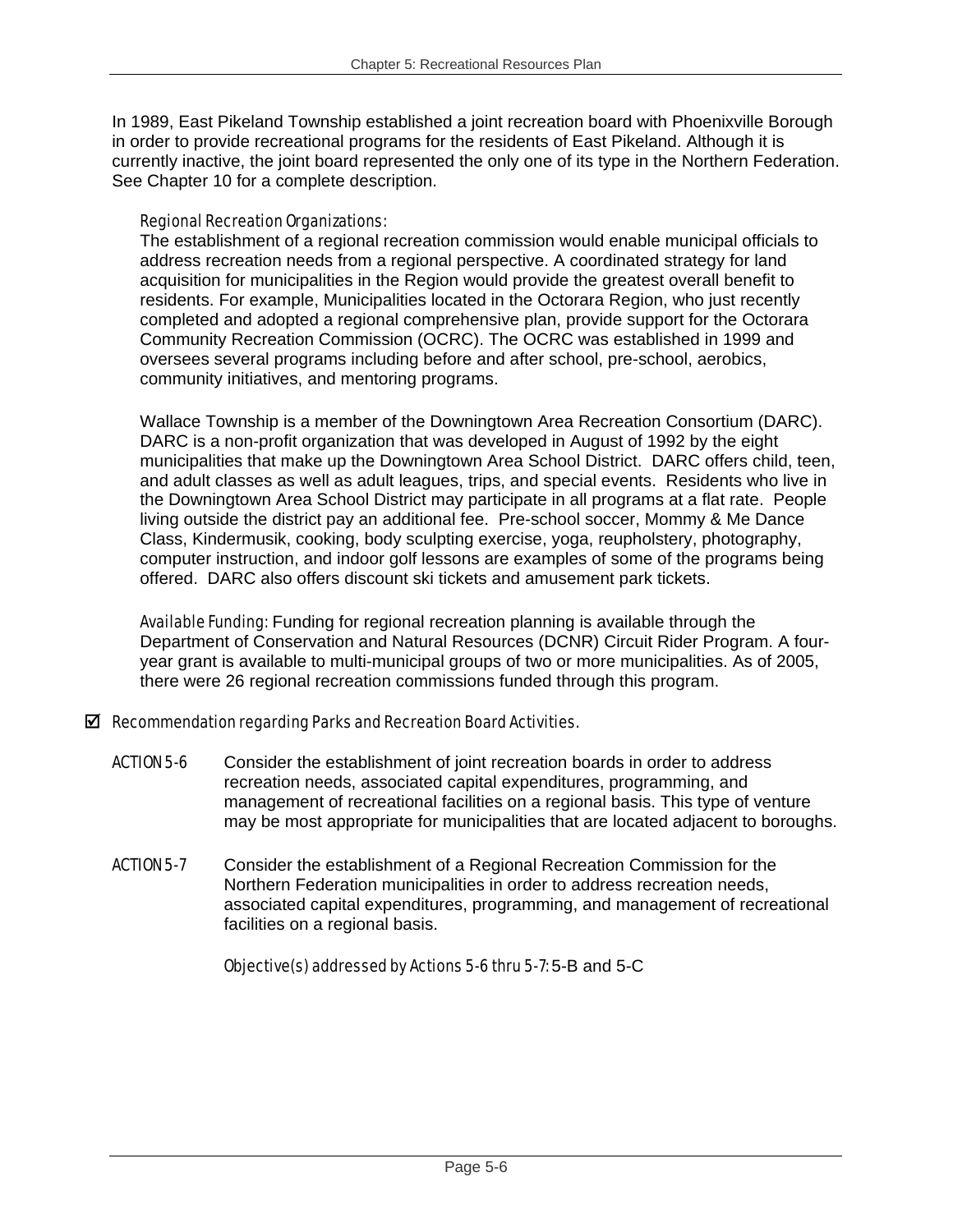## COMMERCIAL/PRIVATE RECREATIONAL FACILITIES

In addition to public parks and recreational facilities discussed above, there are several commercial recreational facilities in the Region that provide supplemental recreational opportunities. These include six golf courses and five private camp facilities that are primarily located in the northern tier of the Region (north of French Creek). See Map 10-1: Recreational Resources.

### $\boxtimes$  Recommendation regarding Commercial/Private Recreation Facilities

ACTION 5-8 Continue to communicate with operators of commercial facilities in order to provide up-to-date information to municipal residents as to the availability, condition, associated fees, and operating hours of these facilities.

#### Objective(s) addressed by Action 5-8: 5-B

## ENVIRONMENTAL FACILITIES

Environmental and conservation groups such as the Green Valleys Association (GVA), the French and Pickering Creeks Conservation Trust, and the Natural Lands Trust (NLT) have become an integral member of the regional community. In addition to substantial conservation land holdings in the Region, these groups can acquire parcels and transfer them to parkland They provide educational programs to residents of the Region to further the cause of resource protection.

#### $\boxtimes$  Recommendation regarding Environmental Facilities

**ACTION 5-9** Continue to involve environmental groups in the activities of the Region and provide facilities for presentations pertaining to new techniques in environmental protection and resource preservation.

## See ACTION 1-2

## Objective(s) addressed by Action 5-9: 5-B

## FACILITIES BROCHURE

The Region offers an extensive array of recreational opportunities to municipal residents and the rest of northern Chester County (See Chapter 10: Recreation Resources Inventory). Facilities are available for residents to participate in both active and passive recreation. A comprehensive living inventory of these facilities and associated operating information would be a valuable resource for residents of the Region and beyond.

The Chester County Parks and Recreation Department makes brochures available for Regional and Sub-Regional Parks and recreation facilities published by organizations such as the DCNR. However, a comprehensive guide to the resources available to visitors of the Region is not available. A guide that would provide information to user groups including, but not limited to hikers, bird-watchers, equestrian enthusiasts, cyclists, amateur astronomers, campers, and boaters would promote the use of these facilities. In addition, it could provide economic benefits to business owners within the Region in providing related services to said users such as refreshment and the sales/rentals of related equipment.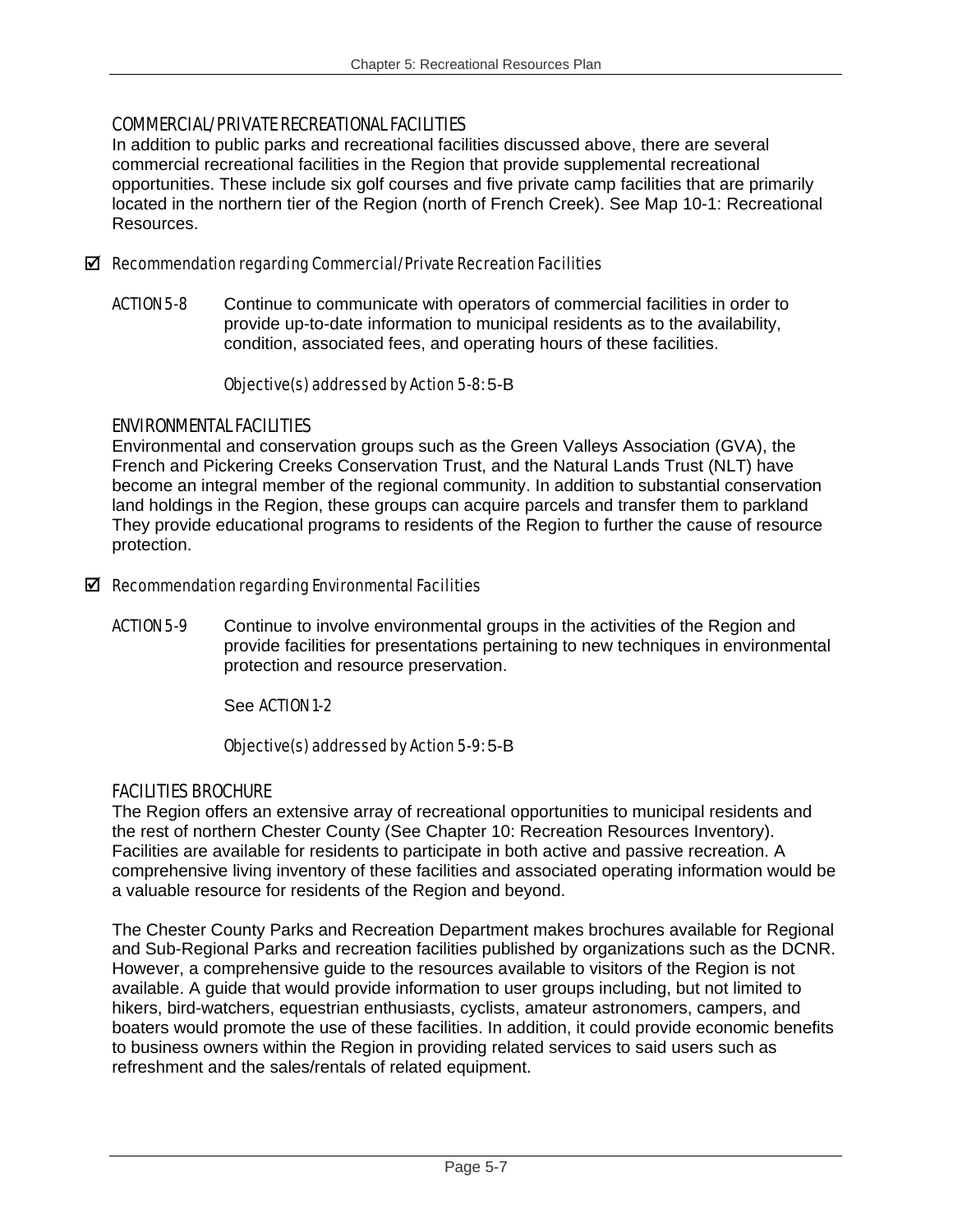### $\boxtimes$  Recommendation for the development of a Facilities Brochure

ACTION 5-10 Consider the development of a recreational facilities brochure to document the public parkland and recreational facilities and opportunities available to residents of and visitors to the Region. A brochure of this type should be updated on a regular basis as recreational facilities are expanded and/or established often.

#### Objective(s) addressed by Action 5-9: 5-C

## OPEN SPACE

In response to the growth that has occurred in the Region, municipalities, private organizations, and state and county governments have established areas of protected open space such as parks, easements, and nature preserves that can provide areas for both passive and active recreation.

## OPEN SPACE FUNDING

#### Chester County Landscapes 21<sup>st</sup> Century Fund

The Chester County Department of Open Space Preservation administers some of the open space grant programs of the Chester County Landscapes 21<sup>st</sup> Century Fund. The goals of these Chester County Landscapes 21<sup>st</sup> Century Fund Grant Programs are to provide financial assistance to enable local governments to meet their responsibilities for providing public park lands for the recreation and open space needs of their residents. Objectives of the program are to assist with the installation of facilities, protect natural and scenic resources, preserve historically significant cultural landscapes, promote intergovernmental cooperation, and retain open space. See the Chester County Department of Open Space Preservation's web site for more information: www.chesco.org/openspace.

Four of these grants are available for the seventy-three municipalities within the county's borders:

- 1. Park Land and Open Space Acquisition Grant reimburses a maximum of 50% of the approved cost up to \$350,000 for fee simple property acquisition projects, with additional incentives available to municipalities meeting criteria exceeding the standard application.
- 2. Park Facilities Grant reimburses park facility improvements up to a maximum of 50% of a project's cost to a maximum of \$250,000 with additional incentives available to municipalities meeting criteria exceeding the standard application.
- 3. The Trails Grant reimburses a maximum of 50% of the approved cost up to \$250,000 for trail corridor acquisition, development of new trails, or rehabilitation of an existing trail, with additional incentives available to applicants meeting criteria exceeding the standard application.
- 4. The Greenways Grant reimburses a maximum of 50% of the approved cost up to \$250,000 for greenway corridor acquisition and natural resource management projects within established greenways, with additional incentives available to applicants meeting criteria exceeding the standard application.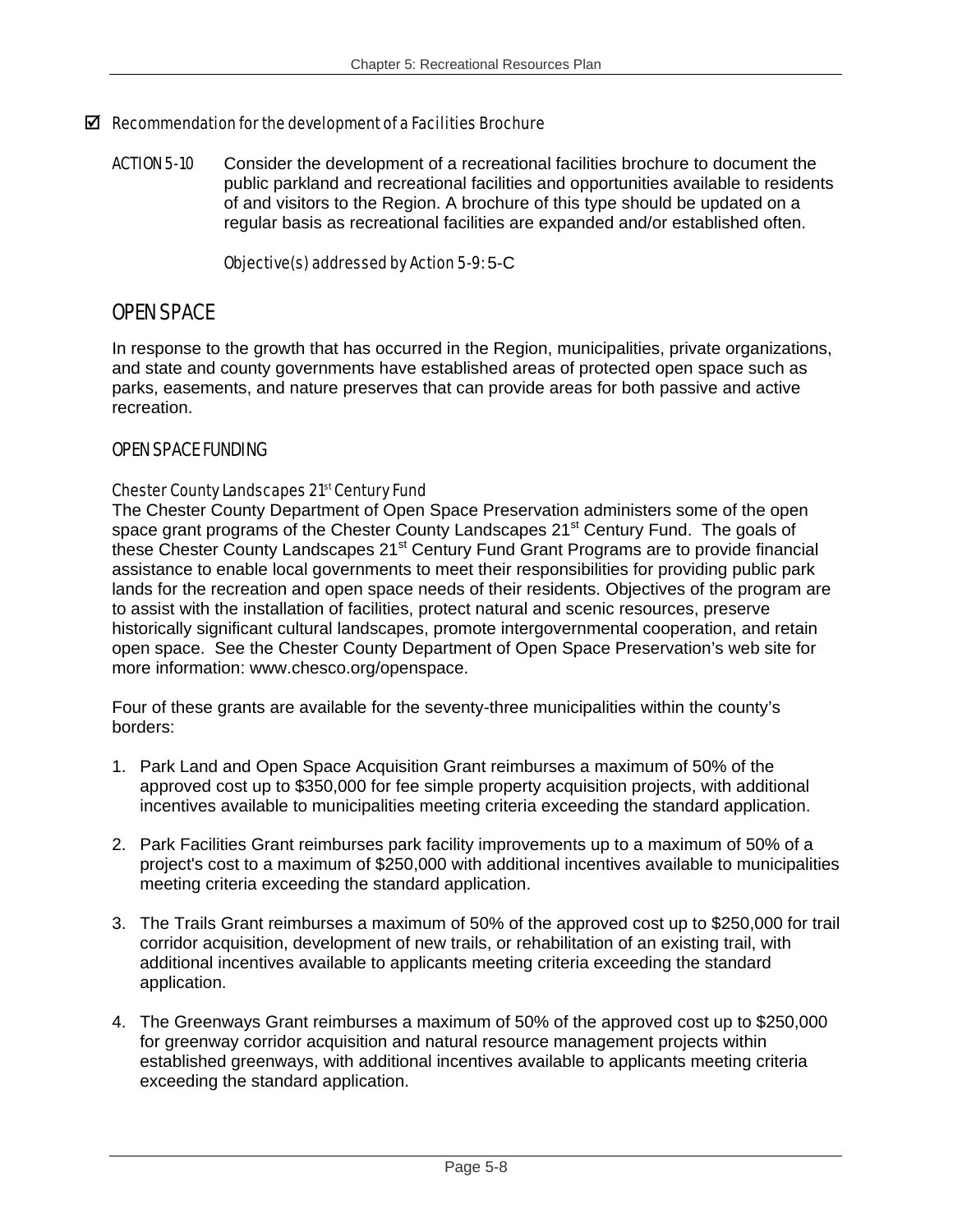Program manuals or technical assistance for the programs described above are available from the Chester County Department of Open Space Preservation. Chesco.org/open space.

#### $\boxtimes$  Recommendation for the Chester County Landscapes 21st Century Fund

ACTION 5-11 Consider participating in the Chester County Landscapes 21<sup>st</sup> Century Fund in order to meet municipal responsibilities for providing public parklands for the recreational and open space needs of their residents.

#### Objective(s) addressed by Action 5-11: 5-A

#### $\boxtimes$  Recommendation for the Preservation Partnership Program:

See ACTION 6-7 in Chapter 6: Agricultural Resources Plan

## PROVIDING CONNECTION – TRAILS, BIKEWAYS, AND GREENWAYS

The need and desire to provide connection to, from, and between the recreational facilities listed in Chapter 10: Recreational Resources Inventory was a key objective under the Recreational Resources Goal: Encourage the connection of pedestrian trail and sidewalk facilities in order to reduce dependence on motor vehicles and provide a regional pedestrian circulation system (Objective 5-D). Further, Chester County's *Linking Landscapes* identifies the importance of connection: Vision 19.4 – Recreational parks should connect to any other recreational park, borough, city, or major population center within five miles via a trail.

## REGIONAL TRAILS and RELATED FACILITIES

There are four regional trail corridors in or immediately adjacent to the Region. They include the Horse-Shoe Trail, the Pickering Creek Trail, the French Creek (Sow Belly) Trail, and the Schuylkill River Trail. For a complete discussion of each of these regional facilities please see Chapter 10: Recreational Resources Inventory. The Schuylkill River Trail (Valley Forge to Philadelphia) is the most formal of these facilities providing a public right-of-way and 8-10 foot wide asphalt cartway designed to accommodate most user groups: hikers, cyclists, in-line skaters, etc. This facility was designed for recreation and pedestrian commuting and is patrolled regularly by state rangers.<sup>1</sup> For the most part, the other regional trails are informal trails that are used by hikers, equestrians, and cyclists. They are primarily "social trails" that are beaten paths located on private land and, therefore, do not have assigned right-of-ways. Maintenance and patrolling of these facilities is the responsibility of said user groups and private landowners on which these trails are located.

## LOCAL TRAILS and RELATED FACILITIES

1

Local trail facilities are located throughout the Region on an informal basis. Examples are the Boar's Back and Buzzard's Trails in Warwick Township. In addition there are sidewalks and trail systems within residential developments designed specifically for interior circulation and connection. Recognizing the need and importance of trail facilities and their connection can help to accommodate funding of these community assets.

<sup>&</sup>lt;sup>1</sup> The Schuylkill River Trail will eventually provide a link from Pottstown to the City of Philadelphia along the Schuylkill River providing access to the facility from the townships of North Coventry, East Coventry, East Vincent, and Spring City Borough.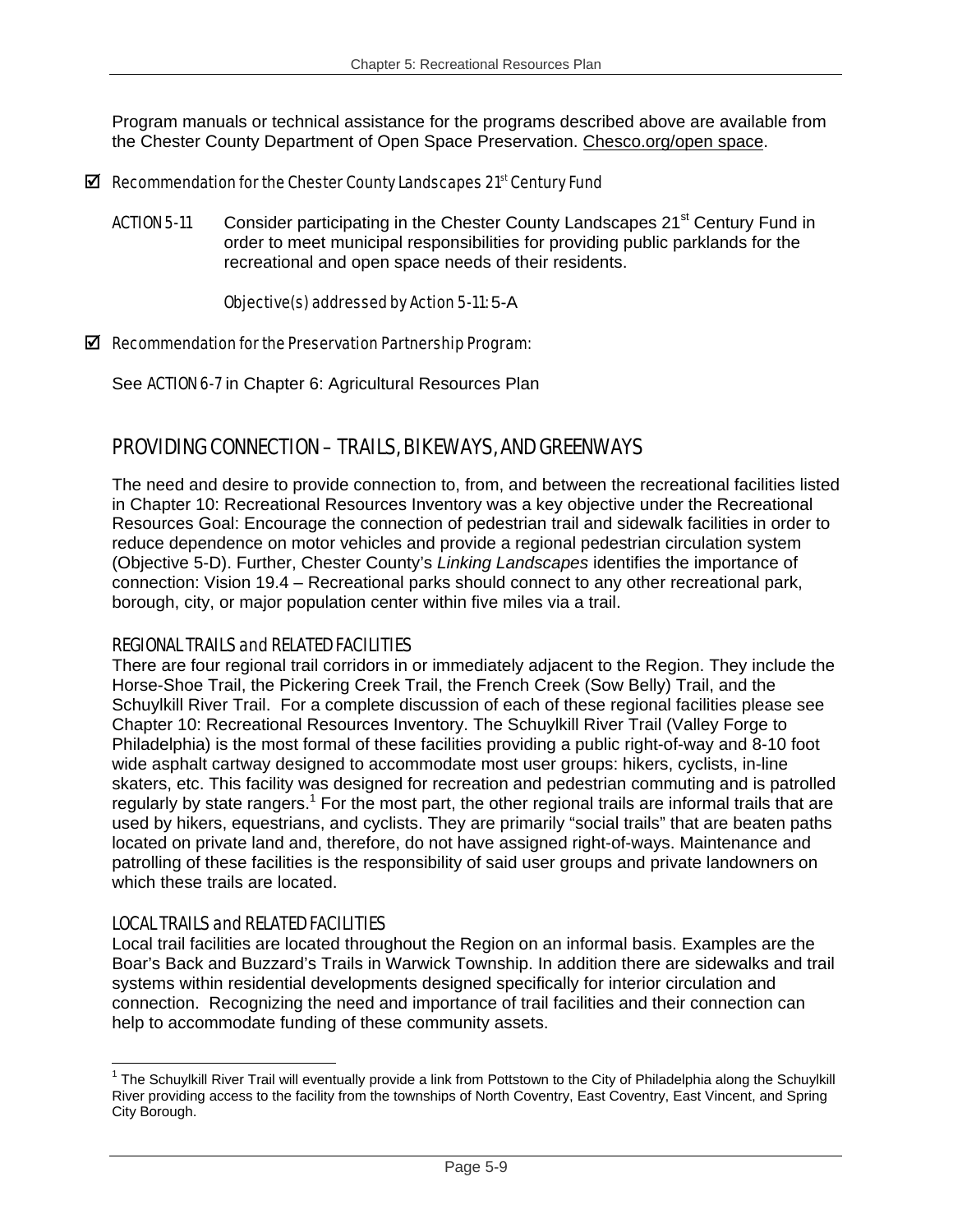In addition to trail facilities within the Region, adjacent municipalities are involved in efforts to promote linkage of local trail facilities and access to local and regional recreational and institutional amenities. Upper Uwchlan Township, for example, proposes to link its trail network with adjacent municipalities in the southern area of the Region. See the Uwchlan Township *Trails Network Master Plan*. In order to provide the most effective and efficient network of trails to serve the Region's residents as well as its neighbors, the efforts and input of adjacent municipalities must be taken into consideration

#### $\boxtimes$  Recommendation regarding local and regional trail facilities

- **ACTION 5-12** Consider the inclusion of existing and future public trail facilities on municipal Official Maps (and ordinances). Further, municipal officials should consider the development of a trail master plan that focuses on connection and circulation as they relate to trail/sidewalk facilities within and beyond municipal borders.
- **ACTION 5-13** Consider the development of a regional public trail system master plan. This plan should identify the location of trail corridors and provide a plan for connection or the linking of these facilities to other similar uses within and beyond the boundaries of the Region.

#### See Actions 2-12 and 2-13

#### Objective(s) addressed by Action 5-12and 5-13: 5-C and 5-D

#### Trail Clubs/User Groups

There are several trail user groups that make use of recreation facilities in the Region. Trail user groups can provide a necessary element in the development, patrol, and maintenance of trails facilities: volunteerism. Currently, the regional trail facilities such as the French Creek Trail and Horse-Shoe Trail are utilized by individual users as well as trail clubs. The following is a partial list of trail clubs/user groups and their current contact information:

| Appalachian Mountain Club                     | http://outdoors.org                  |
|-----------------------------------------------|--------------------------------------|
| <b>Batona Hiking Club</b>                     | members.aol.com/batona               |
| <b>Chester County Trail Club</b>              | www.cctrailclub.org                  |
| Philadelphia Trail Club                       | http://m.zanger.tripod.com/index.htm |
| <b>Wilmington Trail Club</b>                  | www.wilmingtontrailclub.org          |
| <b>Wallace Trail Preservation Association</b> | www.Wallacetwp.org/WTPAmain.aspx     |

#### Trail Advocacy Groups

Another ally in the development, maintenance, and funding of trail facilities are trail advocacy groups. Trail advocacy groups, such as the International Mountain Biking Association (IMBA), work to keep trail facilities open to all applicable user groups and provide education to trail users on trail etiquette and maintenance. IMBA's mission is to promote mountain bicycling that is environmentally sound and socially responsible. A number of trail advocacy groups, such as IMBA, also provide educational seminars to trail users on how to appropriately maintain and patrol trail facilities.

The Wallace Trail Preservation Association (WTPA) is a local trail advocacy group whose mission statement is "*to preserve, protect and enhance local trails for non-motorized recreational use*." See Figure 5-2 for a list of their published Code of Conduct for trail users.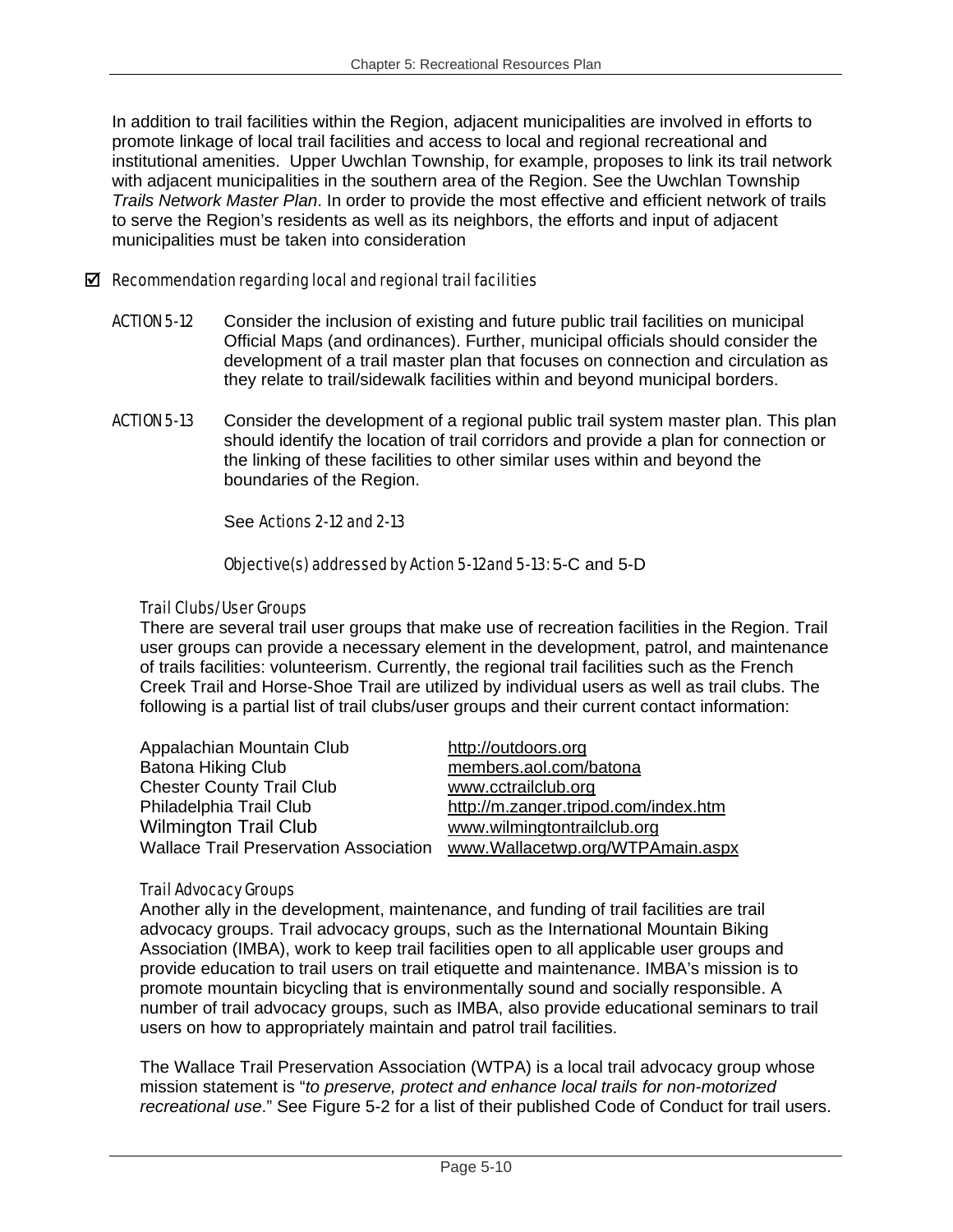#### **Figure 5-2 WTPA Code of Conduct – Trail Etiquette**

- 1) Trails may be used for non-motorized use only
- 2) Stay on the trail
- 3) Respect property owners and other trail users
- 4) Preserve and protect wildlife and other natural resources
- 5) Carry trash out Do not litter
- 6) Don't smoke or drink alcohol
- 7) Use personal electronics with headphones only
- 8) No hunting or trapping
- 9) No firearms or other weapons
- 10) No loitering
- 11) Never cut corners or cross planted fields or lawns
- 12) Keep dogs under control
- 13) Use caution and go slowly when passing fenced animals
- 14) Report unsafe conditions and suspicious activities
- 15) Never tread on soft sod
- 16) Leave gates and trails as you find them
- 17) Remember, trail use is a privilege Be courteous

The following is a partial list of advocacy groups operating within Chester County and the greater Delaware Valley Region: Chester County Cycling Committee, Bicycle Coalition of Greater Philadelphia, the Appalachian Trail Conservancy, and Wallace Trail Preservation Association.

#### $\boxtimes$  Recommendation regarding cooperation with local and regional Trail Groups

ACTION 5-14 Consider requesting the input of representatives of trail clubs/groups and trail advocacy groups when implementing Actions 5-12 and 5-13. These groups have an intimate knowledge of these trail facilities and a passion for the environment and providing access to it.

#### See ACTION 1-2

## Objective(s) addressed by Action 5-14: 5-C and 5-D

#### BIKEWAY NETWORK

As of the 1990 census, only 312 County residents (.02%) used a bicycle to commute to work. Despite the advantages Chester County offers to the bicyclist, the rate of bicycle use in the County is surprisingly low. A year 2000 household travel survey conducted by the Delaware Valley Regional Planning Commission (DVRPC) indicates that a mere .01% of all trips in Chester County are made by bicycle. This is significantly lower than any other county in the Delaware Valley – the next lowest county (Bucks) was three times higher and, for the region as a whole, .06% of all trips were made by bicycle.

The advantages of commuting by bicycle are fairly obvious: recreation, exercise, and a reduction in congestion and associated pollution. So why hasn't the number of active bicycle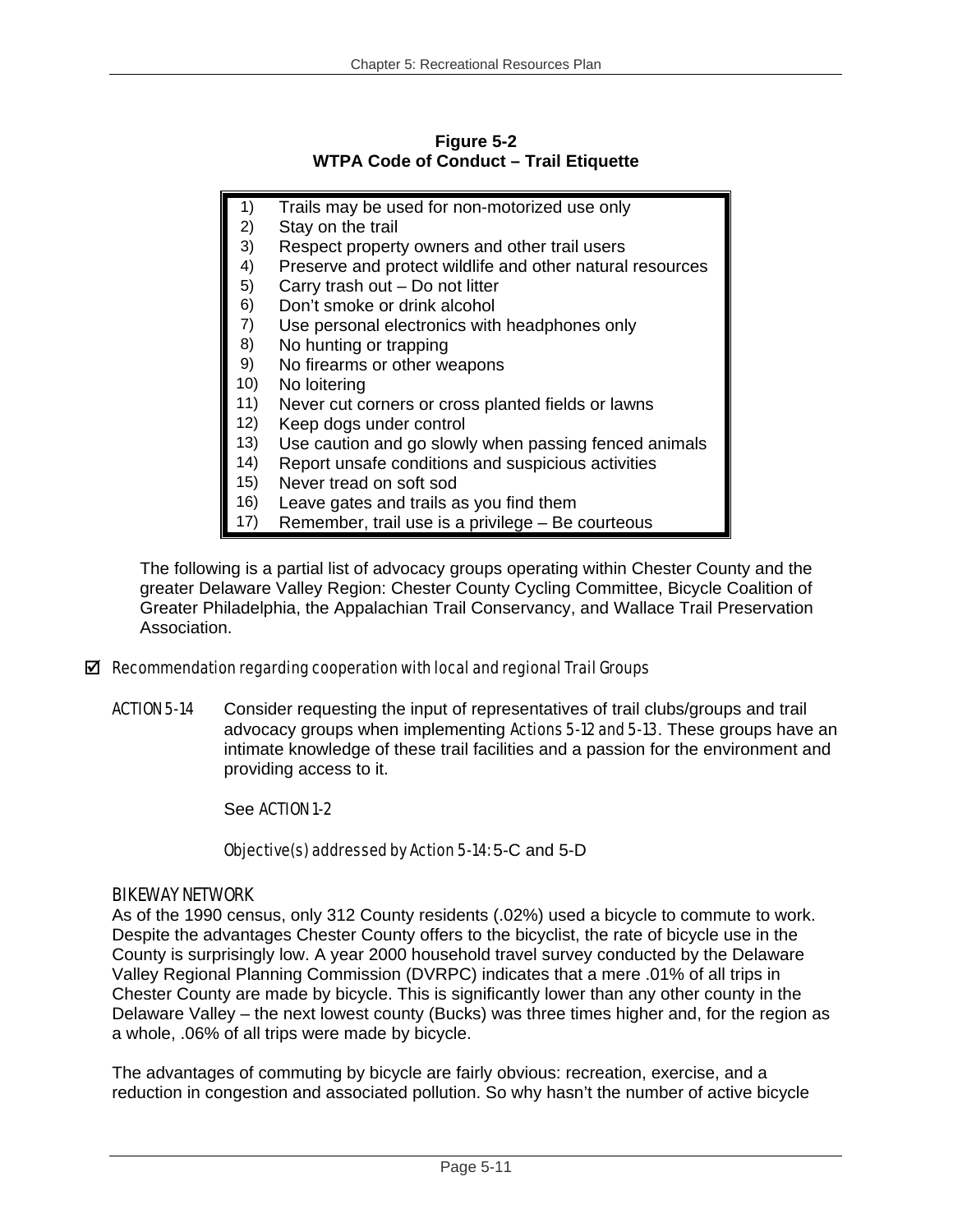commuters in Chester County risen? According to a public survey of transportation problems in Chester County, conducted by the Chester County Planning Commission, three of the top four concerns voiced by Chester County residents regarding bicycle transportation are that Chester County roads 1) are too narrow to be conducive to cycling, 2) lack bicycle specific facilities between towns, and 3) are unsafe at major road crossings. Based on these concerns, making our roads safer to bicycle on and constructing cycling specific facilities where appropriate would likely combine with other societal trends (such as increasing traffic congestion, increasing fuel costs, and increasing development densities) to make cycling a more attractive travel option for a greater percentage of county residents.

When developing the framework for recommendations that address safety concerns on public roadways, the Chester County Planning Commission considered the policy of state, federal, and regional organizations including PennDOT, the DVRPC, the Federal Highway Administration (FHA), and county policy regarding bicycle facilities. The research identified the Schuylkill River Trail as a start toward making suburban portions of Chester County more accessible to bicyclists. The proposed continuation of the Schuylkill River Trail will extend along the Schuylkill River corridor from the western end of the existing Schuylkill River Trail at Valley Forge through Phoenixville Borough, and into North Coventry Township near Pottstown. This portion of the Schuylkill River Trail will provide access to residents and employees in the northeastern portion of Chester County (and the southern portion of Montgomery County) to the entire regional trail network, with connections at Valley Forge to the Perkiomen Trail, the Chester Valley Trail, and the eastern portion of the Schuylkill River Trail, connecting to Philadelphia.

In addition to the cycling facilities that are either in place or in the planning stages, as noted above, there are numerous other corridors in Chester County where cycling facilities are needed but not currently available. These corridors link key areas of population density, employment areas, commercial areas, and recreational areas. In each case, there is a potential and/or existing demand for bicycle access to these corridors that is currently unmet. Key corridors in need of bicycle facilities are Routes 100 and Route 23. However, roads designated in the Region are not limited to Routes 100 and 23 – See Chapter 10: Recreational Resources Inventory for a complete list of designated roadways.

Recommendations to improve these facilities include:

Wide Curb Lanes and Dedicated Bicycle Lanes Probably the two most common types of bicycle facilities are wide curb lanes and dedicated bicycle lanes. These two solutions share almost identical dimensional requirements and can be used interchangeably in nearly all circumstances. There is a policy difference between the two, however, that must be considered and that is discussed in the technical memorandum. In any case, the dedicated bike lane is identified as the preferred choice in terms of design and interpretation.

Designated Bicycle Route on Smaller Parallel Roads – When a major suburban road cannot be reasonably configured safely for cycling, sometimes the best alternative is to avoid that road entirely and create a bicycle route within the same corridor on a lower functioning parallel road or series of roads. This approach puts the cyclist in a more comfortable cycling environment while still allowing them to navigate the high-demand corridor in question.

Dedicated Off-Road Bicycle Trail/Path – In some circumstances, an expressway or arterial road might not be conducive to cycling and a right-of-way nearby allows for development of a separate facility for bicyclists. A good example of such a facility is the Schuylkill River Trail,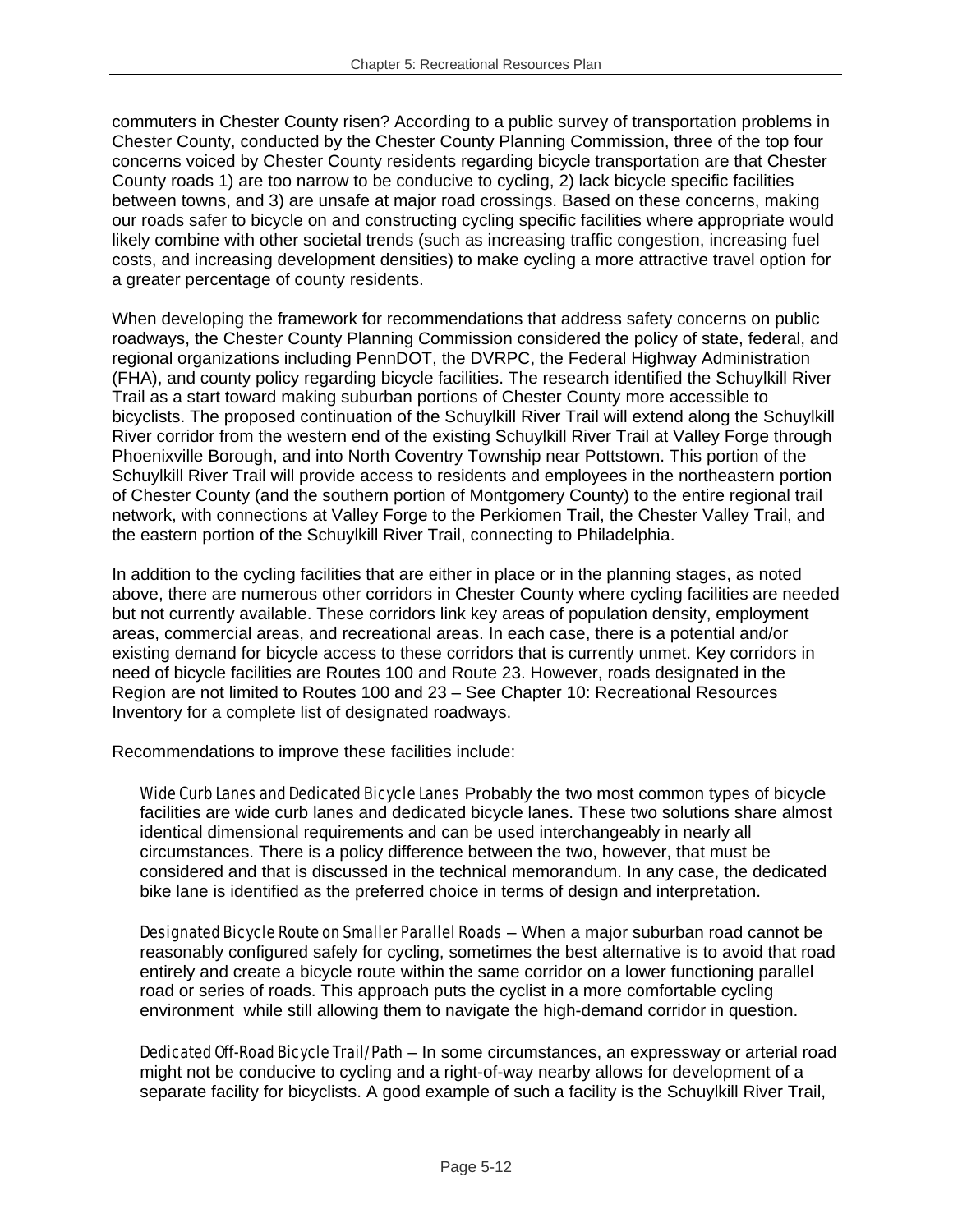which parallels the Schuylkill Expressway from the King of Prussia area to Philadelphia. Similarly, the Chester Valley Trail, once completed, will provide a cycling facility in the same corridor as the PA 30 Bypass / US 202 corridor between Exton/Downingtown and the King of Prussia area. These types of facilities are generally built on abandoned rail right-of-ways, although sometimes can be built within a road right-of-way in more sparsely developed areas.

Road Dieting – The concept of road "dieting" refers to reducing the number of travel lanes and on a multi-lane road and adding turn lanes, bicycle lanes, and on-street parking. Counter-intuitively, by reducing the number of conflicts on the road and bringing travel speeds down to more efficient levels, the capacity of the roadway can actually increase, while increasing access to non-motorized travelers such as bicyclists. This approach is generally most effective in urban areas but can also be used in suburban areas that are attempting to transition away from automobile-dominated streetscapes to more pedestrian friendly shopping districts. Examples of this approach in the Chester County area are downtown Pottstown and Coatesville. Examples of suburban areas where such an approach could potentially be effective include the Thorndale and Paoli areas on Business Route 30.

#### $\boxtimes$  Recommendation for Implementation of Bikeway Network Strategies

The actions that follow are in sequential order:

- **ACTION 5-15** Investigate the creation of appropriate bicycle facilities on state and local roadways. They could occur as:
	- PennDOT considers improvements to the road, even as minor an improvement as resurfacing.
	- As part of a municipal plan element while considering transportation facilities and future improvements or update or development of an official map and ordinance.
- ACTION 5-16 Continue to work with PennDOT's Chester County maintenance unit to assure that routine road maintenance is conducted on a regular basis, particularly on designated cycling routes. Although this is a County initiative, municipal officials should provide input specific to their communities. A regular and effective road maintenance program, at both the state and local levels, should be a part of any effort to improve cycling conditions in Chester County.
- ACTION 5-17 Consider providing a concerted educational effort for both adults and school age children in order to reduce the amount of unsafe riding and to change common misperceptions on the part of both cyclists and motorists regarding how to safely ride a bicycle in traffic and how motorists can safely interact with cyclists in traffic. Chester County, PennDOT, and the Northern Federation as a whole should support continued and increased funding for educational efforts run by various advocacy groups, schools, and other organizations.

## Objective(s) addressed by Actions 5-15 thru 5-17: 5-C and 5-D